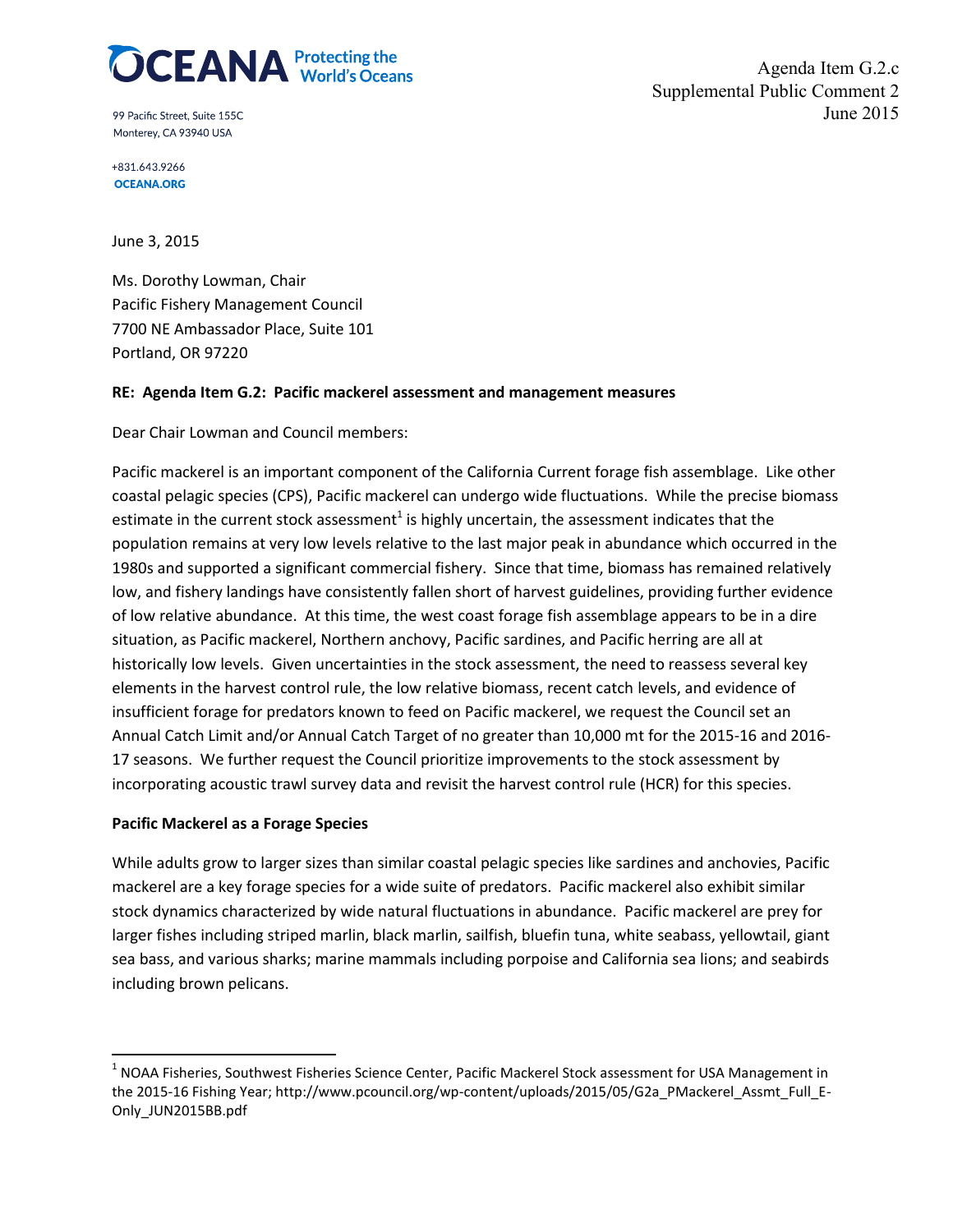Ms. Dorothy Lowman Pacific Mackerel Management Page **2** of **5**

Both California sea lions and brown pelicans are currently experiencing reproductive failures due to lack of forage. California sea lions are experiencing their third year of elevated pup strandings, which has prompted NOAA to declare an unusual mortality event since January 2013, with the lack of adequate forage identified as the primary explanation.<sup>2</sup> The U.S. Fish and Wildlife Service has also raised concerns with the provision of adequate forage for brown pelicans, and points out that Pacific mackerel are among the forage species for brown pelicans. $3$  Other predators like Chinook salmon are also experiencing concerns throughout the U.S. West Coast. These more visible, iconic species are likely the tip of the iceberg, as a wide suite of other predators rely on coastal pelagic species for food.

The Magnuson Stevens Fishery Conservation and Management Act (MSA) and National Standard One (NS1) guidelines direct fishery managers to reduce optimum yield (OY) catch levels below Maximum Sustainable Yield to account for relevant social, economic, and ecological factors.<sup>4</sup> Such factors include "impacts on ecosystem component species, forage fish stocks, other fisheries, predator-prey or competitive interactions, marine mammals, threatened or endangered species, and birds."<sup>5</sup> In addition, "consideration should be given to managing forage stocks for higher biomass than BMSY to enhance and protect the marine ecosystem."<sup>6</sup>

Furthermore, the CPS Fishery Management Plan (FMP) requires consideration of ecological factors when making annual catch specifications. Specifically, the Council and NMFS must consider "[i]nformation on ecological factors such as the status of the ecosystem, predator-prey interactions, or oceanographic conditions that may warrant additional ecosystem-based management considerations."<sup>7</sup>

Therefore, to achieve the stated goal of the CPS FMP to provide adequate forage for predators, the current ecological factors necessitate a more precautionary catch level. We ask that the Council include an additional reduction in either the ACL or ACT below the level specified in the Harvest Guideline to account for the lack of forage available to predators that rely in part on Pacific mackerel as a food source.

## **Improving Pacific Mackerel Stock Assessments**

Based on the Stock Assessment Review (STAR) panel meeting report<sup>8</sup> and the issues raised in the stock assessment by its authors, the current stock assessment for Pacific mackerel is extremely uncertain. We believe that the acoustic trawl survey has the potential to be the best available index of abundance for

l

 $^2$  NOAA Fisheries. 2013-2015 California Sea Lion Unusual Mortality Event in California. <http://www.nmfs.noaa.gov/pr/health/mmume/californiasealions2013.htm>

<sup>&</sup>lt;sup>3</sup> US Fish and Wildlife Service Report, May 14, 2015, Agenda Item G.3.a. [http://www.pcouncil.org/wp](http://www.pcouncil.org/wp-content/uploads/2015/05/G3a_USFWS_Rpt_JUN2015BB.pdf)[content/uploads/2015/05/G3a\\_USFWS\\_Rpt\\_JUN2015BB.pdf](http://www.pcouncil.org/wp-content/uploads/2015/05/G3a_USFWS_Rpt_JUN2015BB.pdf)

 $^4$  50 C.F.R. § 600.310(e)(3).

<sup>5</sup> *Id.* § 600.310(e)(3)(iv)(C).

<sup>6</sup> *Id.*

<sup>&</sup>lt;sup>7</sup> Pacific Fishery Management Council, Coastal Pelagic Species Fishery Management Plan44-45 (Sept. 2011).

<sup>&</sup>lt;sup>8</sup> Pacific Mackerel Stock Assessment Review (STAR) Panel Meeting Report. June 2015. Agenda Item G.2. Attachment 1[. http://www.pcouncil.org/wp-content/uploads/2015/05/G2\\_Att1\\_STAR\\_Rpt\\_JUN2015BBpdf.pdf](http://www.pcouncil.org/wp-content/uploads/2015/05/G2_Att1_STAR_Rpt_JUN2015BBpdf.pdf)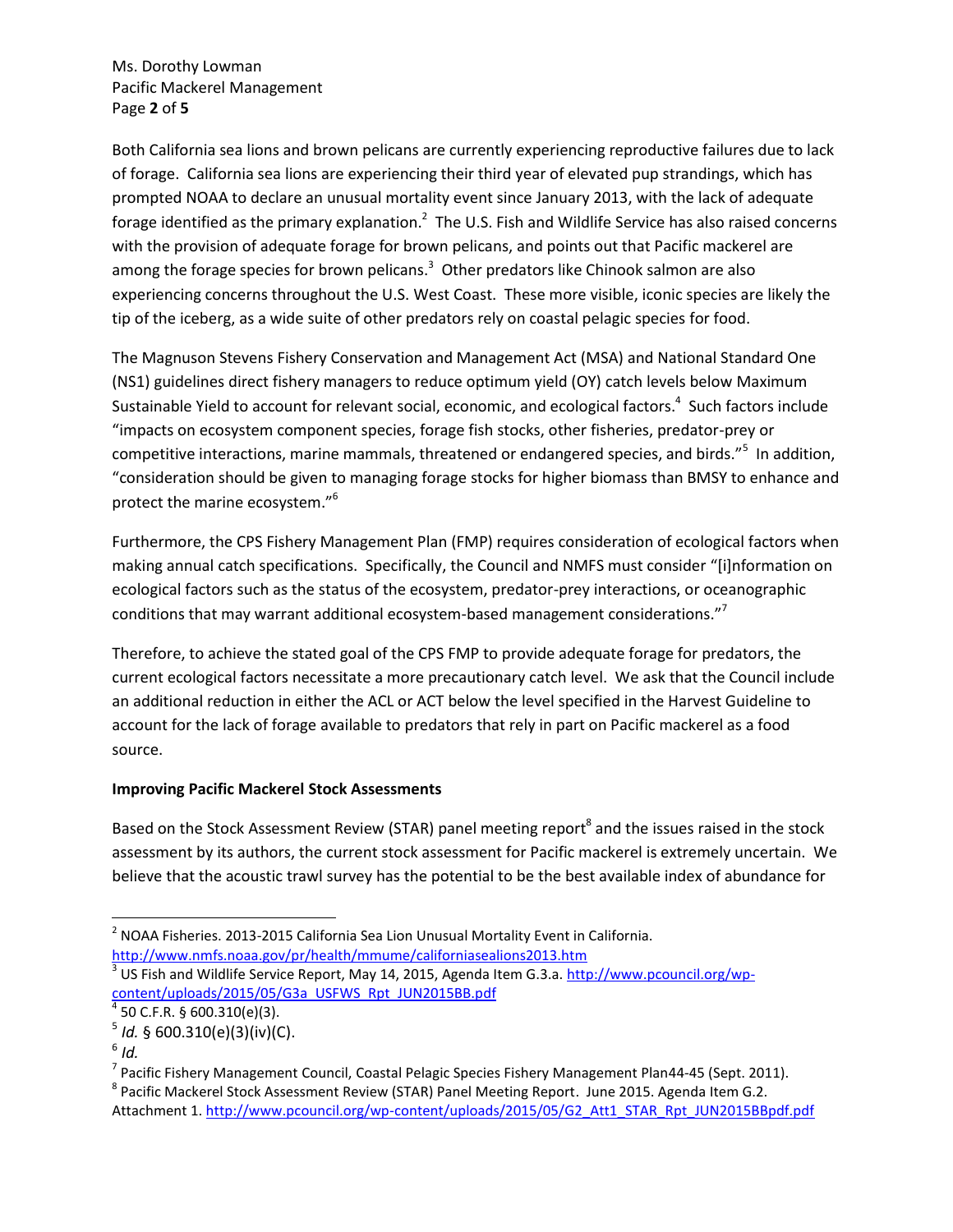Ms. Dorothy Lowman Pacific Mackerel Management Page **3** of **5**

 $\overline{\phantom{a}}$ 

Pacific mackerel. As such, we encourage NMFS to expand the spatial coverage of this survey to assess the CPS assemblage into Mexican and Canadian waters, and we support the STAR panel's recommendation for a two-phase meeting approach to incorporate acoustic trawl survey data into the next assessment.<sup>9</sup> In the meantime, based on the major concerns raised by the STAR panel review, the Council should exercise extreme caution in management decisions based on the current biomass estimate.

## **Refining and Updating the Pacific Mackerel Harvest Control Rule**

As stated in previous communications, the current harvest control rule for Pacific mackerel used to set the Harvest Guideline is not sufficiently risk averse, particularly when the Pacific mackerel stock is at a relatively low population size and biomass may be overestimated. The Pacific mackerel HCR has a CUTOFF that is 6.3% of the estimated virgin (unfished) biomass according to the current stock assessment (see Table 1). The CUTOFF is a crucial parameter to reduce risk to the stock, provide forage for dependent predators, and buffer against uncertainty. Based on these considerations, the Lenfest Forage Fish Task Force recommended setting CUTOFF values for forage fish with intermediate information at 40% of their mean unfished, or virgin, biomass. More recently, Essington et al. 2015 recommended a similar magnitude of CUTOFF for forage species management.<sup>10</sup> Applying a 40% CUTOFF value to the virgin biomass reported in the last Pacific mackerel assessment would result in a CUTOFF of 115,922 mt (Table 1). While we recognize that virgin biomass may vary depending on the choice of assessment model, 40% of the virgin Pacific mackerel biomass is approximately equivalent to current projected biomass levels. We request that the Council consider and analyze a CUTOFF of 40% of virgin biomass.

| Unfished (virgin) Age 1+ biomass     | 289,805 mt <sup>1</sup> |
|--------------------------------------|-------------------------|
| Cutoff in current CPS FMP            | 18,200 mt               |
| Cutoff as % of mean unfished biomass | 6.3%                    |
| 40% mean unfished biomass            | 115,922 mt              |

<sup>&</sup>lt;sup>9</sup> Pacific Mackerel Stock Assessment Review (STAR) Panel Meeting Report. June 2015. Agenda Item G.2.

Attachment 1. http://www.pcouncil.org/wp-content/uploads/2015/05/G2 Att1 STAR Rpt JUN2015BBpdf.pdf <sup>10</sup> Essington et al. 2015. Fishing amplifies forage fish populations collapses. Proceedings of the National Academy of Sciences. [www.pnas.org/cgi/doi/10.1073/pnas.1422020112.](http://www.pnas.org/cgi/doi/10.1073/pnas.1422020112) Note: Study's recommendation based on simulation of hypothetical harvest rule where fishing was suspended if biomass was less than one-half of the mean.

<sup>&</sup>lt;sup>11</sup> NOAA Fisheries, Southwest Fisheries Science Center, Pacific Mackerel Stock assessment for USA Management in the 2015-16 Fishing Year at p. 57, Table 8, "Age 1+ Virgin Biomass"; [http://www.pcouncil.org/wp](http://www.pcouncil.org/wp-content/uploads/2015/05/G2a_PMackerel_Assmt_Full_E-Only_JUN2015BB.pdf)[content/uploads/2015/05/G2a\\_PMackerel\\_Assmt\\_Full\\_E-Only\\_JUN2015BB.pdf](http://www.pcouncil.org/wp-content/uploads/2015/05/G2a_PMackerel_Assmt_Full_E-Only_JUN2015BB.pdf)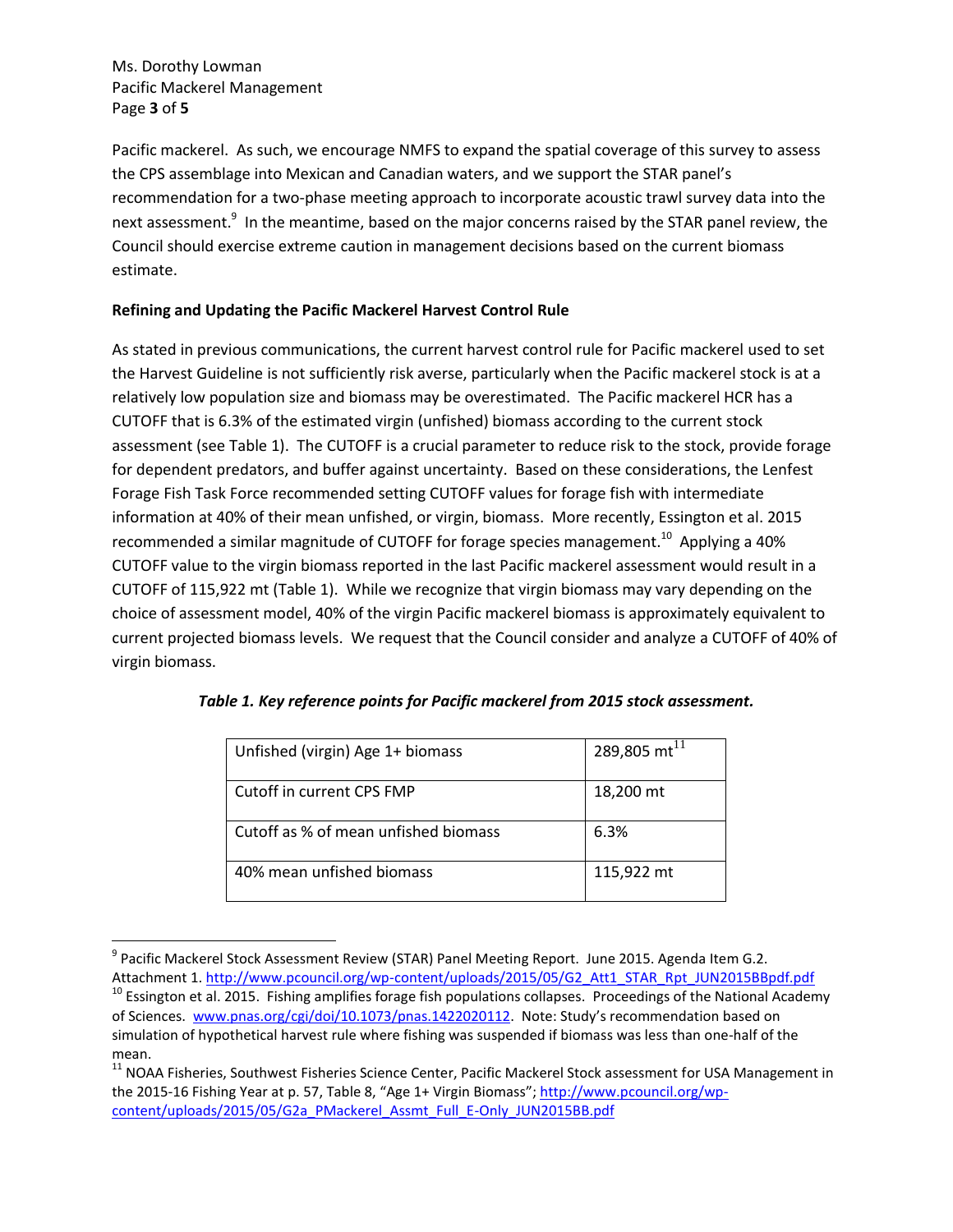Ms. Dorothy Lowman Pacific Mackerel Management Page **4** of **5**

 $\overline{\phantom{a}}$ 

Regarding other aspects of the Harvest Control Rule, we note that the DISTRIBUTION term of 70%, which serves to allocate the U.S. portion of the coastwide target catch in the Pacific mackerel control rule, has aligned well with the proportion of total coastwide landings caught in the U.S. However, this would not have been the case had the U.S. fishery obtained its entire Harvest Guideline.

The current Pacific mackerel FRACTION of 30% is a relatively aggressive harvest rate relative to other forage fish stocks, and does not account for changes in environmental conditions and recruitment which are known to fluctuate widely. The Council should revisit the FRACTION and CUTOFF parameters in the Pacific mackerel harvest control rule to ensure consistency with current understanding of the boom and bust nature of this forage stock. In the meantime, these concerns with the harvest control rule illustrate the need for precaution in the near-term.

#### **Recommendations on Management Measures for 2015-16 and 2016-17**

Relative to productive periods when Pacific mackerel supported major fisheries over the last century such as the 1930s-1950s and 1980s, Pacific mackerel are currently at very low levels. The stock assessment states that "Past and present assessments of this stock indicate that since at least the late 1990s, abundance has remained at historically low levels (<150,000 mt)".<sup>12</sup> While the current and forecasted stock biomass appear to be increasing, it is important to set harvest levels based on the current biomass in the context of a stock that is not capable of supporting a major expanded commercial fishery. For the last decade, U.S. landings have consistently been far below (less than half) of the U.S. Harvest Guideline set by the Council. We have heard repeatedly from industry proponents that it is important to keep as high a Harvest Guideline as allowable so that they can fish Pacific mackerel when they show up. However, the fact that Pacific mackerel have yet to show up in levels high enough to support landings that achieve the Harvest Guideline is further indication that this stock is at very low levels. Now that the sardine fishery is closed, additional fishing pressure on Pacific mackerel should be anticipated. However, until the Pacific mackerel stock biomass increases (or other CPS stocks for that matter), it seems prudent to prevent any significant increase in fishing levels.

The Council has the ability to determine ACLs and ACTs at lower levels than in the current harvest guideline formula for a variety of reasons. We ask that the Council adopt an ACL or ACT of no greater than 10,000 mt for the U.S. fishery. From 2004-14, the entire U.S. commercial and recreational harvest has averaged 5,870 mt, only exceeding 10,000 mt in one year (in 2013, US catch totaled 11,922 mt). Other similar forage species such as herring, sardines, and anchovies are currently at historically low levels, resulting in severe impacts to California current predators. The recent closure of the directed Pacific sardine fishery is expected to result in increased fishing effort on Pacific mackerel and Northern anchovy. While we recognize the desire to keep boats fishing by providing alternative opportunities, the forage base is in a critical situation now, as unusual mortality events and breeding failures in CPSdependent predators are now recognized by both NOAA and the US Fish and Wildlife Service, and these

 $^{12}$  NOAA Fisheries, Southwest Fisheries Science Center, Pacific Mackerel Stock assessment for USA Management in the 2015-16 Fishing Year, at 6[; http://www.pcouncil.org/wp](http://www.pcouncil.org/wp-content/uploads/2015/05/G2a_PMackerel_Assmt_Full_E-Only_JUN2015BB.pdf)[content/uploads/2015/05/G2a\\_PMackerel\\_Assmt\\_Full\\_E-Only\\_JUN2015BB.pdf](http://www.pcouncil.org/wp-content/uploads/2015/05/G2a_PMackerel_Assmt_Full_E-Only_JUN2015BB.pdf)